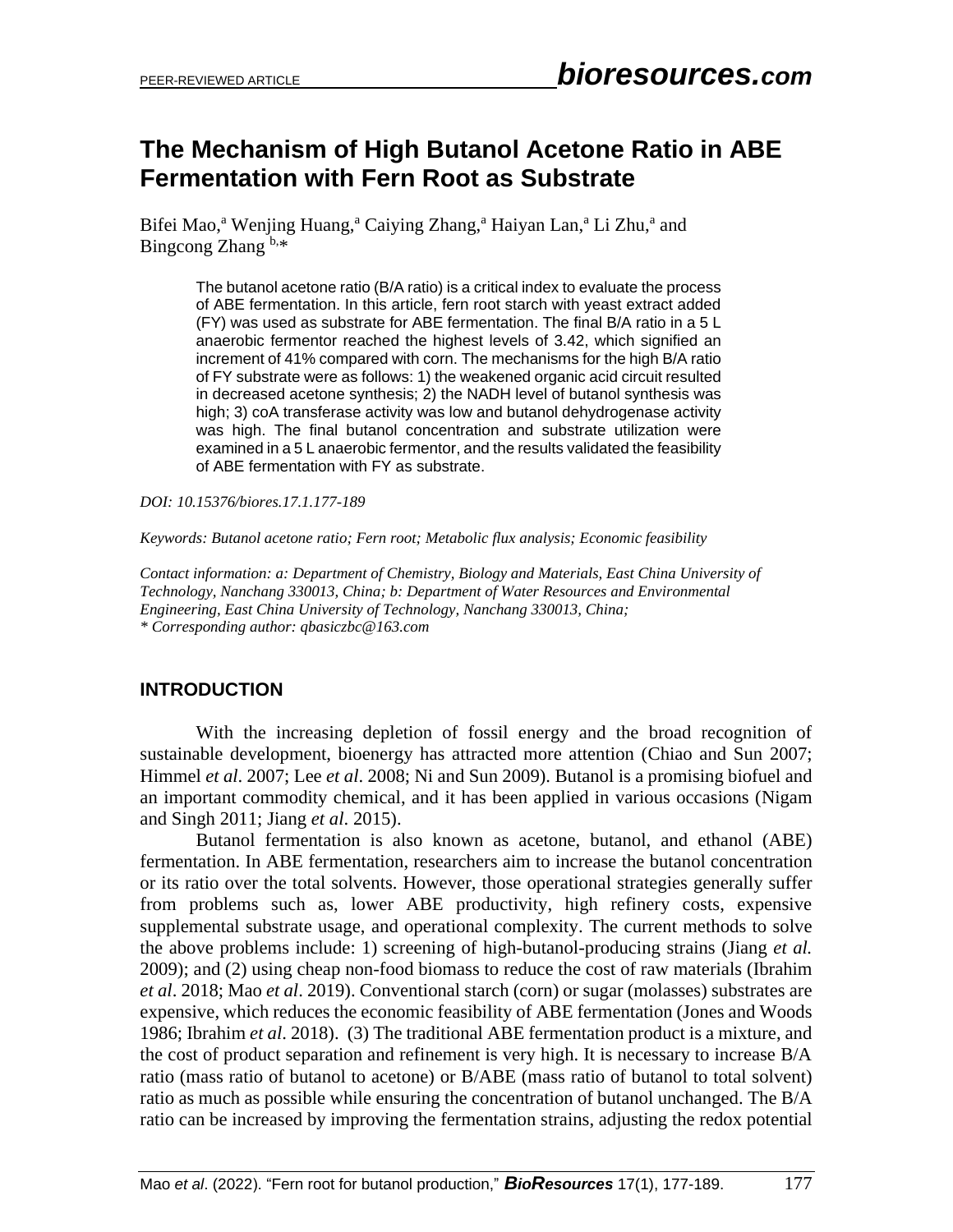(ORP), using mixed fermentation materials with strong reducing power, and adding trace electronic carrier materials (such as neutral red, methyl violet, *etc*.) (Wang *et al*. 2020). In a previous study, the proportion of butanol to total solvent reached 71.9%, and B/A ratio reached as high as approximately 3 with strain ea2018 (Tummala *et al.* 2003). However, the high B/A ratio was achieved by decreased acetone production, yet the butanol yield was basically unchanged. Another study used whey medium as substate, and a high B/A ratio of 100:1 was reached, but this is due to low butanol and acetone yield close to 0 (Bahl *et al*.1986). Besides the strain improvement, researches tried to introduce materials to help enhance B/A ratio: adding a small amount of electron carriers, such as neutral red, methyl violet and other pigment substances (Girbal *et al*. 1995); adding a small amount of pure butyric acid as a fermentation auxiliary material (butyric acid/glucose mass consumption ratio 4% to 8%) (Li *et al*.2014); aerating CO gas to inactivate the hydrogenase in the electron reciprocating shuttle system, and making full use of  $H^+$  in the NADH synthesis pathway (Kim *et al*. 1984), *etc.* However, the above-mentioned methods did not significantly increase the concentration of butanol or B/A ratio, and there were disadvantages such as the need to discolor the fermentation broth, potential safety hazards, and expensive auxiliary materials. Luo *et al.* (2015) used the mixed culture of *Clostridium acetobutylicum/Saccharomyces cerevisiae* and added a small amount of synthetic butyric acid to successfully increase the butanol concentration and B/A ratio to 15.7 g/L and 2.83 respectively. However, the costs of these media are high and thus not feasible for industrial production. Therefore, despite many previous attempts, it is still urgent to develop new ways to optimize the B/A ration in ABE fermentation with cheap raw materials, high utilization of starch, cheap culture medium, and high utilization of NADH.

Fern root (FR) could be a promising substrate for ABE fermentation. Mao *et al*. (2019) reported that FR alone was not an effective substrate, but they produced butanol effectively when the material was supplemented with other organic nitrogen. In this study, B/A ratio in ABE fermentation using fern root with yeast extract added was investigated. The mechanism of high B/A ratio was explored by nitrogen content analysis, metabolic flux analysis (MFA), and enzyme analysis. 5 L fermentor tests were carried out to validate the feasibility.

### **EXPERIMENTAL**

### **Microorganism and Media**

The bacterial strain used in this study was *Clostridium acetobutylicum*  CGMCC1.0134, which was obtained from the China General Microbiological Culture Collection Center (Beijing, China). Seed was stored as spore suspension in a 5% corn meal medium at 4 °C (Li *et al.* 2014; Mao *et al.* 2019). The FR/corn starch used for study was purchased from a local market. FR/corn starch was pretreated by adding a small amount of α-amylase (8 U/g-corn, heated in boiling water bath for 45 min) after being sieved up to a mesh size of 60. The medium was autoclaved in neutral pH at 121 °C for 15 min. Alphaamylase (20,000 U/mL) was purchased from Aladdin Industrial Corporation (Shanghai, China).

### **ABE Fermentation**

A 150 mL seed culture was prepared in a 250 mL fermentation bottle and was incubated in an anaerobic incubator (YQX-II, Shanghai Heng Yue Medical Devices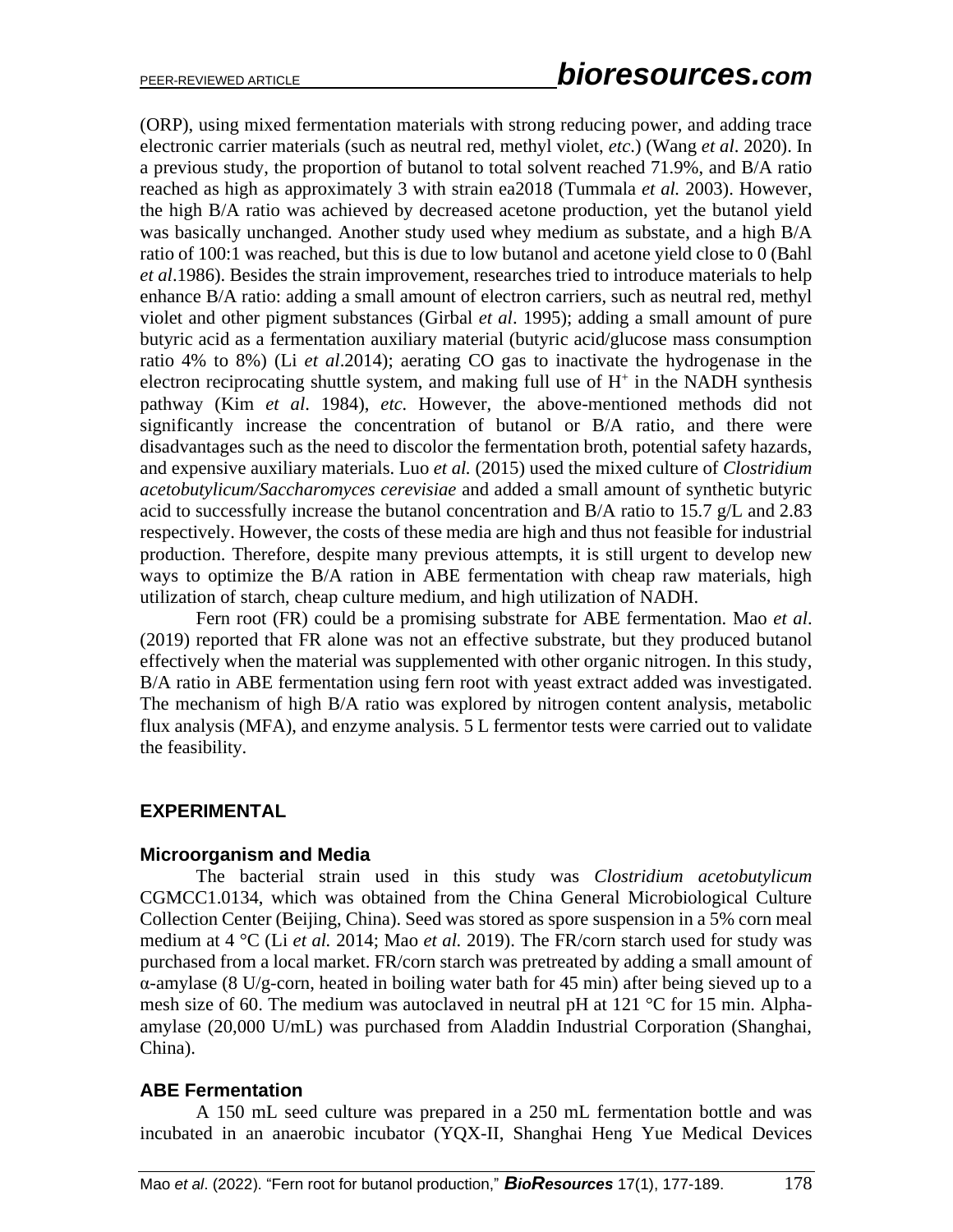Corporation, Shanghai, China) at 37 °C for 20 h using corn meal (5 %, W/V) as the substrate. ABE fermentation was then carried out by adding 15 mL of seed liquid into 150 mL of fermentation medium (7 % corn medium or 5 % FR medium, W/V) in a 250 mL fermentation bottle. The cell growth, pH value, acetic acid (*C*ac), butyric acid concentration  $(C_{\text{by}})$ , solvents concentration, glucose concentration  $(C_{\text{glu}})$ , and residual concentrations were measured during the fermentation process. The experiments were repeated in triplicate under the same conditions for each substrate.

## **Analytical Methods**

Cell growth was measured by cell DNA. The DNA content was analyzed colorimetrically in deproteinized trichloroacetic acid (TCA,  $C_2$ HCl<sub>3</sub>O<sub>2</sub>) extracts (Martin and McDaniel 1975; Mao *et al*. 2019). The measurement of starch and *C*glu followed the previous studies (Luo *et al*. 2016; Mao *et al*. 2019). Acetic acid, butyric acid, acetone, butanol, and ethanol were determined by gas chromatography (GC-2014C, Shimadzu Corporation, Kyoto, Japan) with a  $C_{18}$  column (ZKAT-FFAP). The above analysis was carried out under the following conditions: 1) oven temperature: the initial temperature was 40 °C. After retaining for 1 min, it was warmed to 70 °C with a heating gradient of 3  $\degree$ C/min. The temperature was retained for another 1 min and then heated up to 140  $\degree$ C at 5  $\rm{°C/min}$ . The temperature was kept constant again for 1 min, then heated up to 200  $\rm{°C}$  with a gradient of 15 °C/min and kept for 15 min; 2) injector temperature: 160 °C; 3) detector temperature:  $220 \text{ °C}$ ; 4) carrier gas (nitrogen) flow rate:  $2 \text{ mL/min}$ ; 5) hydrogen flow rate: 40 mL/min; 6) air flow rate: 400 mL/min. Free amino acid concentrations in the broth were determined by an automatic amino acid analyzer L-8900 (HITACHI Construction Machinery Corporation, Tokyo, Japan). Sample pretreatment was the same as described in a previous study (Li *et al.* 2012). The measurement of key enzyme gene transcription levels was described previously (Mao *et al*. 2019). The total gas concentration was measured by the drainage method. After several hours of fermentation, the total evolved gas amount was measured by collecting the gas in a graduated tube filled with water every hour. The hydrogen concentration was measured with a hydrogen analyzer (HGS-10C, Beijing Steidi Automatic Control Equipment Co., Ltd., Beijing, China). It was assumed that  $H_2$  and  $CO_2$ were the only two components in the gas.

### **Analysis of Metabolic Network of** *Clostridium acetobutylicum*

In the calculation of metabolic flux in this paper, the absolute consumption rate of glucose was defined as  $100 \text{ mmol} \cdot L^{-1} \cdot h^{-1}$ , and the remaining calculations were based on this assumption. All the metabolic intermediates in the cell were treated by quasi-steadystate treatment for metabolic network analysis. In particular, it was assumed that the total consumption rate of *Clostridium acetobutylicum* in intracellular metabolites was equal to its total production rate.

Figure 1 is a simplified metabolic network for *Clostridium acetobutylicum*. There are 19 fluxes, including 7 transport fluxes (1 substrate in and 6 products out) and 12 intracellular fluxes (12 intracellular reactions in Table 1). The degrees of freedom in this system are calculated as 4 (the degrees of freedom are obtained by the calculation formula of metabolic flux analysis under overdetermined system). The glucose consumption rate was directly monitored and calculated, and the generation rates of acetic acid, butyric acid, acetone, butanol, ethanol, and hydrogen were decided by detecting the change of concentration with time.

In this simplified metabolic network diagram of *Clostridium acetobutylicum*, the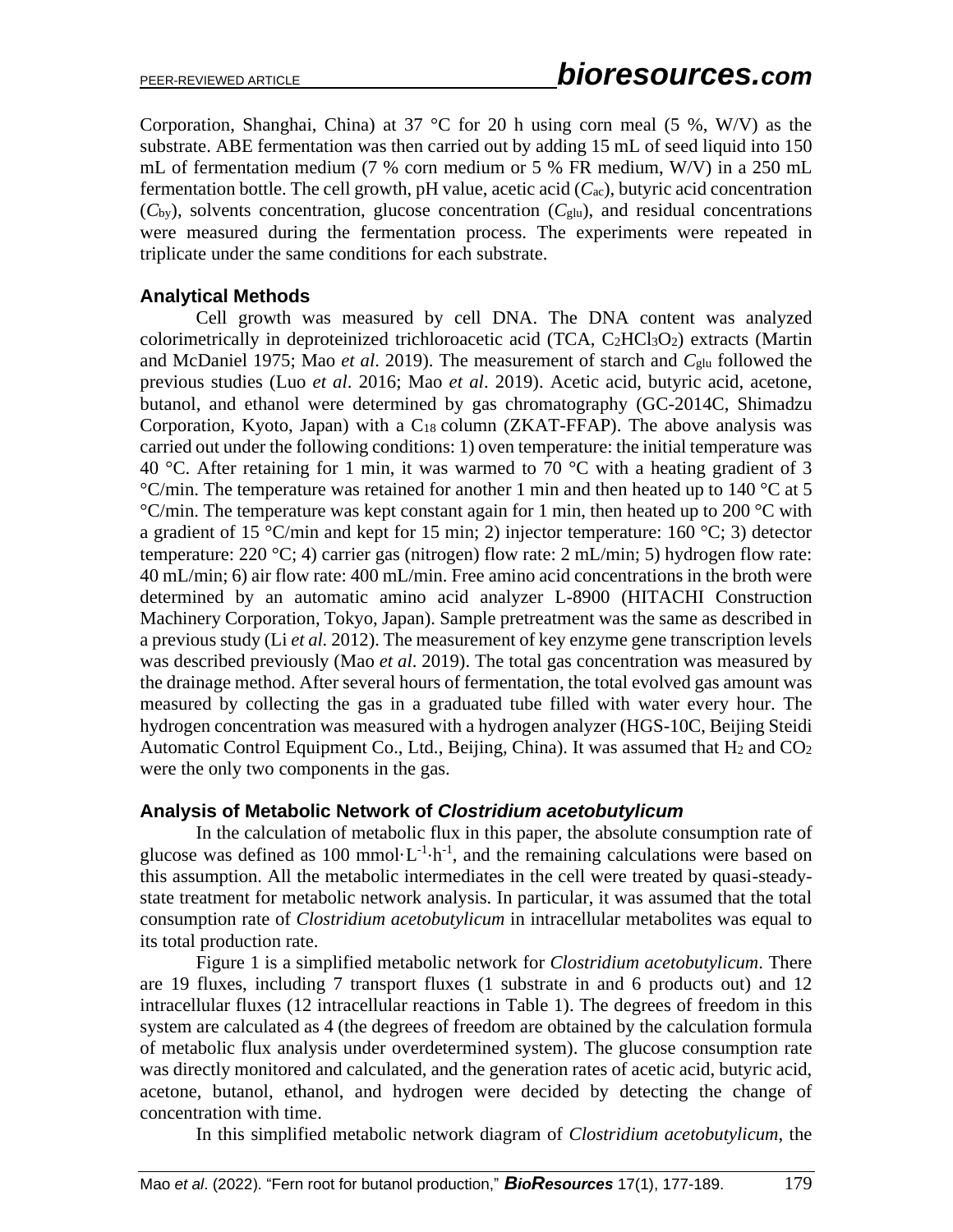measurable flux is higher than the system degree of freedom, which indicates that the system is an over-determined system. In this situation, the least square statistical method can be used to estimate the flux vector. The following equation can be obtained,

$$
V_{\rm c} = \left[S_{\rm c} T S_{\rm c}\right]^{-1} \left[S_{\rm c} T S_{\rm m}\right] V_{\rm m} \tag{1}
$$

where  $V_m(S_m)$  is the measured transport fluxes (matrix),  $V_c(S_c)$  is the remaining unknown transport fluxes (matrix), and *T* is the measurement coefficient matrix (Stephanopoulos *et al*. 2001).



**Fig. 1.** Metabolic network diagram of *Clostridium acetobutylicum*

| <b>Reactions</b>                                    |  |  |
|-----------------------------------------------------|--|--|
| 1: glucose→2pyruvate+2NADH+2ATP                     |  |  |
| 2: pyruvate→acetyl-CoA+CO2+ReducedFerredoxin        |  |  |
| 3: acetyl-CoA+2NADH→ethanol                         |  |  |
| 4: acetyl-CoA→acetate+ATP                           |  |  |
| 5: 2acetyl-CoA→acetoacetyl-CoA                      |  |  |
| 6: acetoacetyl-CoA+acetate→acetone+CO2+acetyl-CoA   |  |  |
| 7: acetoacetyl-CoA+butyrate→acetone+CO2+butyryl-CoA |  |  |
| 8: acetoacetyl-CoA+2NADH→butyryl-CoA                |  |  |
| 9: butyryl-CoA→butyrate+ATP                         |  |  |
| 10: butyryl-CoA+2NADH→butanol                       |  |  |
| 11: $FADH_2 \rightarrow H_2$                        |  |  |
| 12: $FADH_2 \rightarrow NADH$                       |  |  |

*V*ac-coA and *V*by-coA are the reaction rates of acetyl-coA and butyryl-coA flowing through the main metabolic pathway of *Clostridium acetobutylicum*, respectively; *V*aa and *V*ba are the synthesis rates of acetic acid and butyric acid in the *Clostridium acetobutylicum*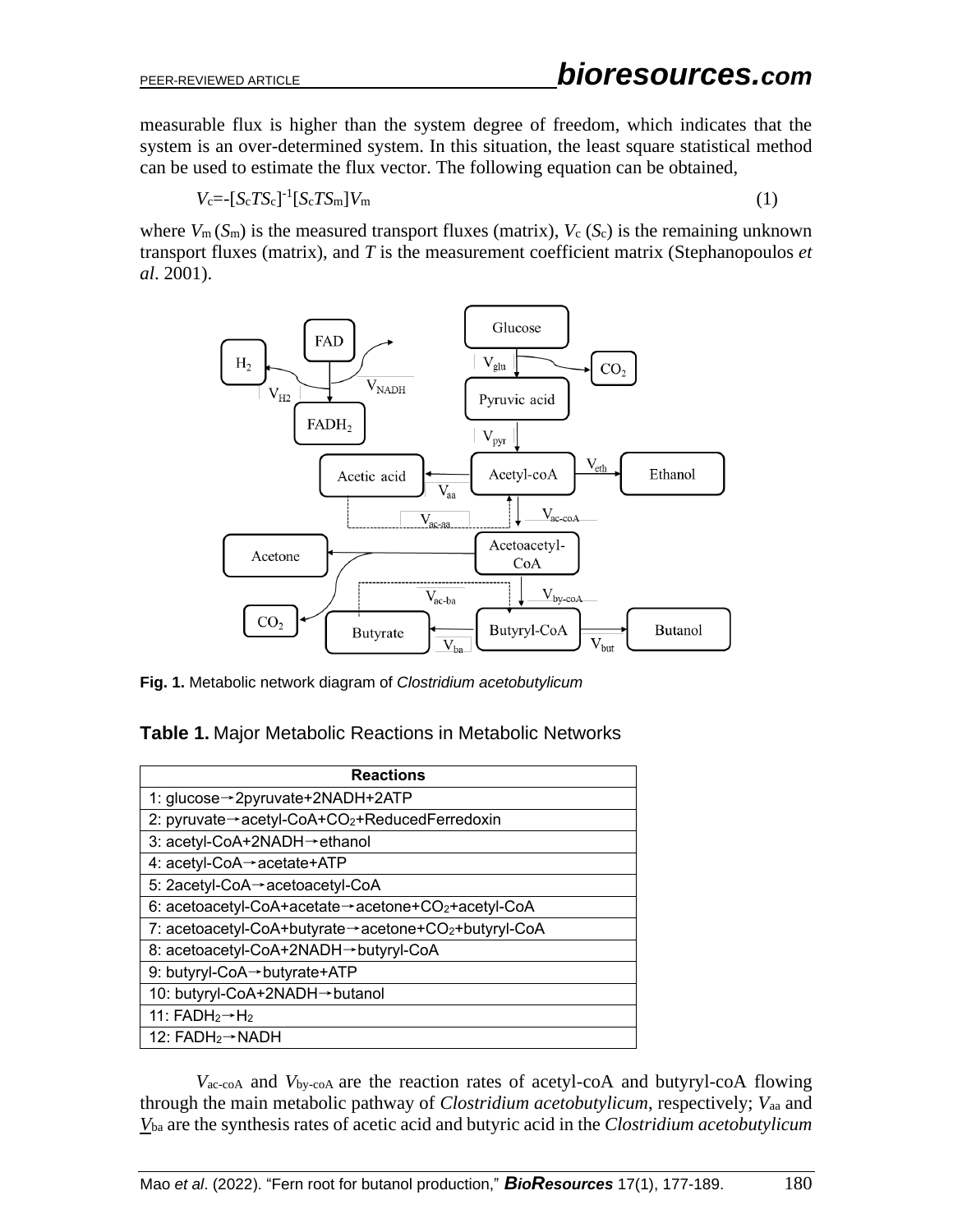metabolic pathway, respectively. *V*ac-aa and *V*ac-ba are the reabsorption rates of acetic acid and butyric acid in the *Clostridium acetobutylicum* metabolic pathway, respectively; *V*eth and *V*but are the generation rates of ethanol and butanol in the metabolic pathway of *Clostridium acetobutylicum*, respectively. *V*<sub>H2</sub> and *V*<sub>NADH</sub> are the synthesis rates of H<sub>2</sub> and NADH in the system of electron shuttle transport, respectively.

## **RESULTS AND DISCUSSION**

### **Butanol Acetone Ratio in ABE Fermentation by FR**

In the process of ABE fermentation, butanol yield and butanol acetone ratio (B/A ratio) are two main factors to evaluate the feasibility of fermentation. In previous studies, ABE fermentation performance with FR as substrate was improved after 3.0 g $\text{E}^{-1}$  YE solution was added into FR medium, while fermentation on FR without YE was low (Mao *et al*. 2019).

In this study, *Clostridium acetobutylicum* CGMCC1.0134 was cultivated on FR with YE added (hereinafter referred to as FY) and corn to compare their fermentation performances in 250-mL fermentation bottles (taking the end of gas production as the end of fermentation).

Table 2 shows that when the initial  $C_s$  of corn (50 g·L<sup>-1</sup>) was the same as that of FY (50 g·L<sup>-1</sup> of FY), the final  $C_{bu}$  (8.98 g·L<sup>-1</sup>) and the B/A ratio (1.85) of corn were both much lower than those of FY (12.82  $g \cdot L^{-1}$  and 2.98). Even when the  $C_s$  of corn was elevated to 70 g·L<sup>-1</sup> and thereby enhanced the final yield and B/A ratio to 10.95 g·L<sup>-1</sup> and 1.76, respectively, the effectiveness was still lower than that of FY. The results showed that the *C*bu, B/A ratio, starch utilization rate, and butanol yield in FY medium were all higher than those in corn medium, which validated the high effectiveness of FY medium as substrate for ABE fermentation. Although FR without YE added showed poor performance in productivity probably due to lack of nitrogen source, the B/A ratio (2.23) was still higher than that of corn (1.85). This indicated that FR was more conducive to higher B/A ratio than corn.

| Parameter                                            | 1. Corn         | 2. Corn         | 3. FR           | 4. FY           |
|------------------------------------------------------|-----------------|-----------------|-----------------|-----------------|
| Corn dosage $(g \cdot L^{-1})$                       | 70.0            | 50.0            | 0.0             | 0.0             |
| FR dosage $(g \cdot L^{-1})$                         | 0.0             | 0.0             | 50.0            | 50.0            |
| YE dosage $(g \cdot L^{-1})$                         | 0.0             | 0.0             | 0.0             | 3.0             |
| Butanol $(g \cdot L^{-1})$                           | $11.0 \pm 0.2$  | $9.0 + 0.1$     | $4.3 \pm 0.2$   | $12.8 \pm 0.3$  |
| Acetone $(g \cdot L^{-1})$                           | $6.2 \pm 0.2$   | $4.9 \pm 0.2$   | $1.9 + 0.1$     | $4.3 \pm 0.1$   |
| Ethanol $(g \cdot L^{-1})$                           | $2.8 \pm 0.1$   | $2.0 \pm 0.2$   | $1.6 + 0.1$     | $1.6 + 0.2$     |
| ABE $(g \cdot L^{-1})$                               | $20.0 \pm 0.2$  | $15.8 \pm 0.3$  | $7.8 + 0.1$     | $18.7 \pm 0.4$  |
| Gas released $(L \cdot L^{-1})$                      | $19.0 + 0.4$    | $12.7 \pm 0.2$  | $2.0 \pm 0.3$   | $22.6 \pm 0.6$  |
| B/A ratio (W/W)                                      | $1.8 + 0.1$     | $1.9 + 0.1$     | $2.2 \pm 0.2$   | $3.0 + 0.3$     |
| Starch consumption $(g \cdot L^{-1})$                | $55.6 \pm 0.9$  | $40.0 \pm 0.8$  | $29.0 \pm 0.2$  | $46.0 \pm 0.7$  |
| Starch utilization (%)                               | 79.4±0.8        | 79.9±0.9        | $58.0 \pm 0.4$  | $91.9 \pm 0.9$  |
| Butanol productivity $(g \cdot L^{-1} \cdot h^{-1})$ | $0.15 \pm 0.02$ | $0.12 \pm 0.02$ | $0.07 \pm 0.03$ | $0.21 \pm 0.01$ |
| Yield of butanol (g/g starch)                        | $0.20 \pm 0.02$ | $0.22 \pm 0.02$ | $0.15 \pm 0.01$ | $0.28 \pm 0.02$ |
| Yield of ABE (g/g starch)                            | $0.34 \pm 0.01$ | $0.32 \pm 0.02$ | $0.27 \pm 0.02$ | $0.49 + 0.01$   |

| Table 2. Comparison of ABE Fermentation Performance under Different |  |
|---------------------------------------------------------------------|--|
| Substrate Dosages in 250-mL Fermentation Bottle                     |  |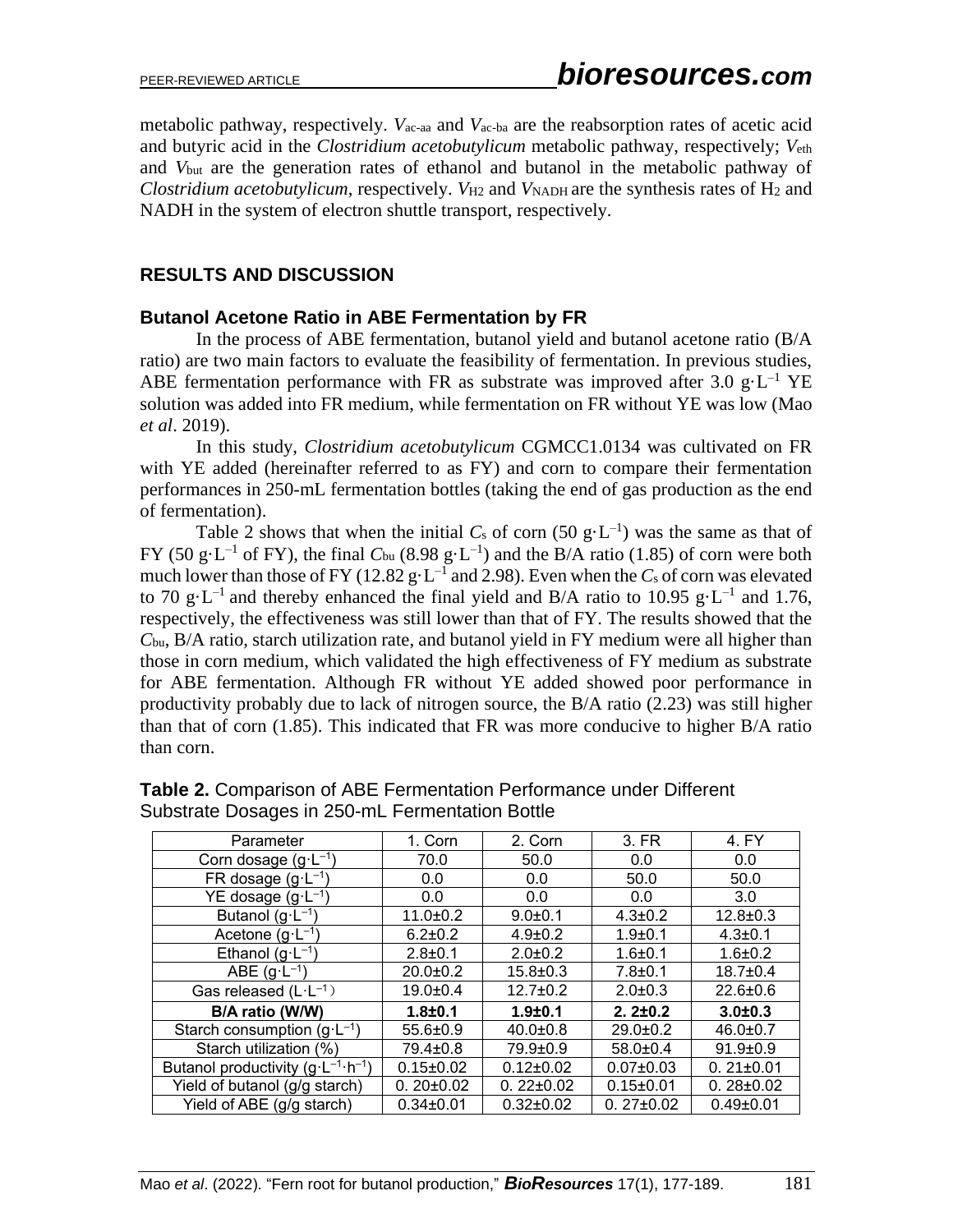The utilization of different substrates resulted in the differences of B/A ratio. Previous studies showed that carbon metabolic flux was impacted mainly by genetic modification and environmental change (Li *et al*. 2013). In this study, genetic modification was not applied, and the operating conditions were not changed for all batches. It could be inferred that the substrate difference between corn and FY resulted in the difference of carbon metabolic flux distributions and thereafter led to the higher B/A ratio for FY in the ABE fermentation process. The difference between FY and corn may be related to the difference of nitrogen content in substrates, or the effect of substrates on the carbon metabolic flow. This effect was investigated below.

#### **Analysis of Nitrogen Contents in the Substrates**

Nitrogen sources are mainly composed of amino acids, so the content of nitrogen source was characterized by amino acid concentration. The free amino acid contents in FY (5%, W/V) and corn (5%/7%, W/V) after complete hydrolysis are shown in Table 3. The free amino acid concentration in FY medium (8000 mg/100g substrate in total) was similar to that of corn medium (8326 mg/100 g substrate in total) after enzymatic pre-treatment (Table 2), and both of them were lower than that of 7% W/V corn. Comparing the result with the B/A ratios, there was no obvious correlation between nitrogen content and B/A ratio, which indicated that nitrogen had no major effect, if any, on the B/A ratio. The low nitrogen but high B/A ratio for FR alone validated this conclusion (Mao *et al*. 2019).

|                                                                                                       | 7% Corn            | 5% Corn            | 5% FY              |
|-------------------------------------------------------------------------------------------------------|--------------------|--------------------|--------------------|
| Amino Acid Type                                                                                       | (mg/100 mL medium) | (mg/100 mL medium) | (mg/100 mL medium) |
| Asp                                                                                                   | 616.16±3.5         | 422.6858±3.5       | $628.52 \pm 3.5$   |
| Thr                                                                                                   | $674.25 \pm 3.5$   | 462.5355±3.5       | 293.74±3.5         |
| Ser                                                                                                   | 691.44±3.5         | 474.3278±3.5       | 396.57±3.5         |
| Glu                                                                                                   | 1928.09±3.5        | 1322.67±3.5        | 1989.99±3.5        |
| Gly                                                                                                   | $359.65 \pm 3.5$   | 246.7199±3.5       | 294.73±3.5         |
| Ala                                                                                                   | 1096.14±3.5        | 751.952±3.5        | 586.75±3.5         |
| Cys                                                                                                   | $103.45 \pm 3.5$   | 70.9667±3.5        | $157.3 \pm 3.5$    |
| Val                                                                                                   | $863.8 \pm 3.5$    | 592.5668±3.5       | $365.7 \pm 3.5$    |
| Met                                                                                                   | 278.91±3.5         | 191.3323±3.5       | $107.4 \pm 3.5$    |
| lle                                                                                                   | 737.93±3.5         | $506.22 \pm 3.5$   | 269.36±3.5         |
| Leu                                                                                                   | 1243.54±3.5        | 853.0684±3.5       | 873.85±3.5         |
| Tyr                                                                                                   | 242.02±3.5         | 166.0257±3.5       | 387.71±3.5         |
| Phe                                                                                                   | 895.88±3.5         | 614.5737±3.5       | 371.6±3.5          |
| Lys                                                                                                   | 751.51±3.5         | $515.5359 + 3.5$   | $284.3 \pm 3.5$    |
| His                                                                                                   | 233. 26±3.5        | 160.0164±3.5       | $201.9 \pm 3.5$    |
| Arg                                                                                                   | 620.38±3.5         | 425.5807±3.5       | 423.87±3.5         |
| Pro                                                                                                   | 325.18±3.5         | 223.0735±3.5       | 693.14±3.5         |
| <b>Totals</b>                                                                                         | 11661.6±3.5        | 7999.851±3.5       | 8326.43±3.5        |
| Asp: aspartic acid; Thr: threonine; Ser: Serine; Glu: glutamic acid; Gly: glycine; Ala: Alanine; Cys: |                    |                    |                    |
| tryptophan; Val: Valine; Met: methionine; Ile: Isoleucine; Leu: Leucine; Tyr: Tyrosine; Phe:          |                    |                    |                    |
| phenylalanine; Lys: Lysine; His: histidine; Arg: arginine; Pro: Proline; Val: valine; Leu: leucine.   |                    |                    |                    |

| <b>Table 3.</b> Amino Acid Concentrations in FY and Corn Medium after Complete |  |  |
|--------------------------------------------------------------------------------|--|--|
| <b>Proteolysis</b>                                                             |  |  |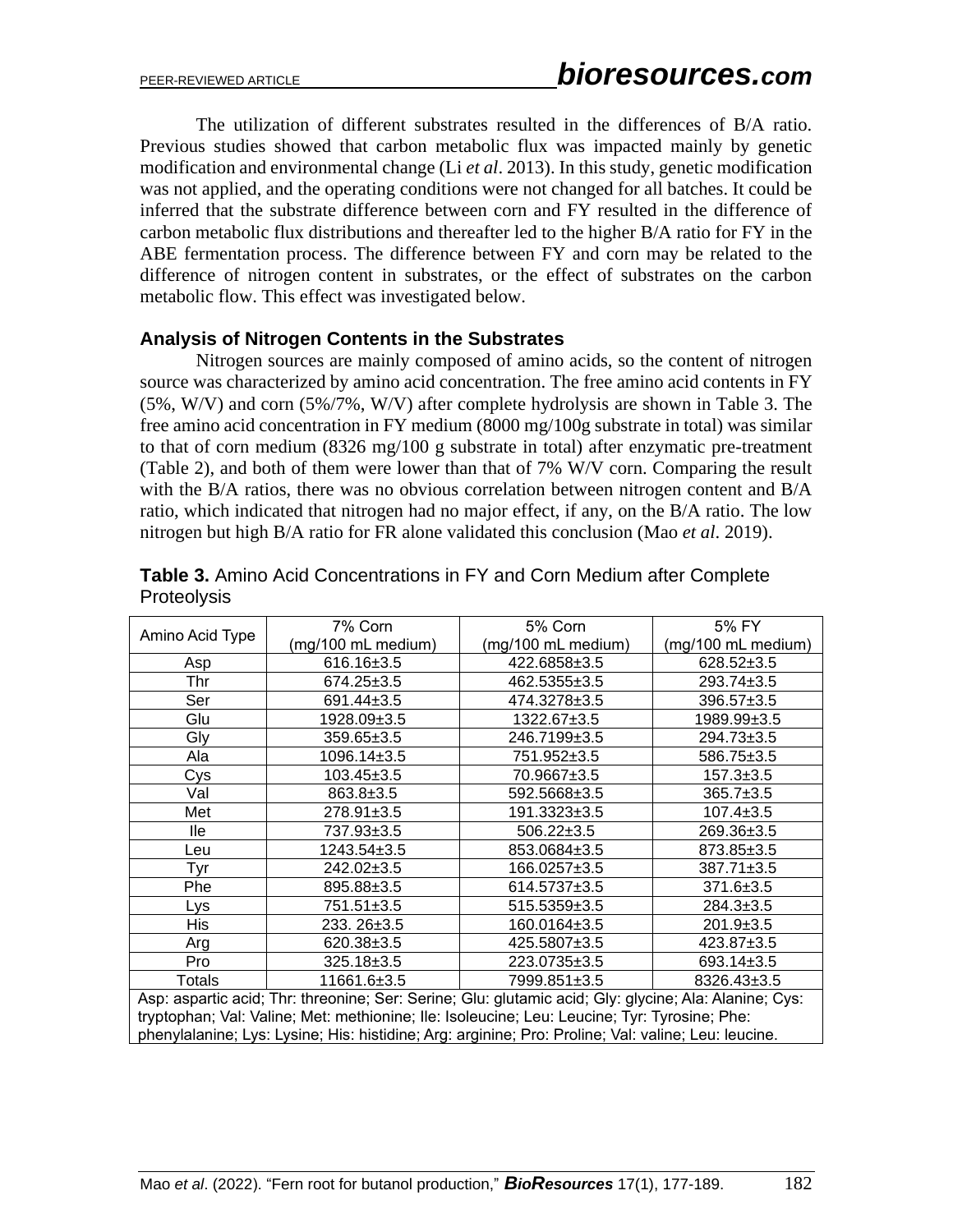### **Distribution of Carbon Metabolic Flow in ABE Fermentation with FY or Corn as Substrate**

Because nitrogen was not the main factor leading to the high B/A ratio of FY, the carbon metabolic flux distribution was examined to analyze the impact of substrates on the entire metabolic pathway. The carbon metabolic flows measured by the metabolic flux analysis (MFA) with corn/FY as substrate during fermentation are shown in Table 4.

ABE fermentation is characterized by the formation and re-assimilation of acetate/butyrate in several closed reaction rings during the solventogenic phase, and the change of strength of acetate/butyrate ring can affect the production of butanol and acetone in this phase (Girbal and Soucaille 1994). In the solventogenic phase, the carbon flows distributed to acetic acid and ethanol synthesis with FR substrate were lower than those with corn substrate. The butyric acid synthesis competes with butanol production for carbon source at the node of butyryl-CoA. In the reabsorption process of acetic acid and butyric acid, the amount of carbon metabolic flow to acetic acid and butyric acid (10.14 and 40.5 mmol $\cdot$ L<sup>-1</sup> $\cdot$ h<sup>-1</sup>) in FY were lower than those in corn (38.1 and 76.9 mmol $\cdot$ L<sup>-1</sup> $\cdot$ h<sup>-1</sup>). Compared with corn medium, butyric acid synthesis pathway was weakened in FY medium, and more carbon went to the butanol synthesis pathway. In addition, in FY fermentation, the rates of reuse of acetic acid and butyric acid (*V*ac-aa, *V*ac-ba) were lower than those of corn. These two pathways are coupled with the synthesis of acetone, so the synthesis of acetone in the FY fermentation process was weakened. This result explains the high B/A ratio in FY fermentation broth. When the pathway of reabsorption in the metabolic network of *Clostridium acetobutylicum* is inhibited, the B/A ratio in the fermentation broth increases (Girbal and Soucaille 1994).

The synthesis rate of NADH in FY in the electronic shuttle transfer system was 74.5 mmol $L^{-1}h^{-1}$ , which was higher than that of corn (57.4 mmol $L^{-1}h^{-1}$ ) under the same operating conditions. Meanwhile, the metabolic flux of H<sub>2</sub> (104.5 mmol L<sup>-1</sup> h<sup>-1</sup>) in ABE fermentation was lower than that with corn as substrate  $(110.5 \text{ mmol} \cdot L^{-1} \cdot h^{-1})$ . The formation of acetone neither consumes NADH nor produces  $H_2$ , but the formation of butanol consumes a certain amount of NADH accompanied with the production of H2. Higher NADH synthesis increases the B/A ratio (Monot *et al.* 1984; Girbal *et al*. 1995). In the solventogenic phase, some electrons flow to  $H_2$ , and others are used to synthesize NADH. As shown in Fig. 2, the ratio of  $H_2/CO_2$  in corn medium was higher than the corresponding value in FY medium in almost the whole fermentation process. This phenomenon verified the previous results. In the FY medium, more electrons went to the synthesis of NADH and reduced the production of H2, which could be another reason for the high B/A ratio in the FY fermentation broth. The combination of the two mechanisms could result in the higher B/A ratio for FY substrate compared with corn.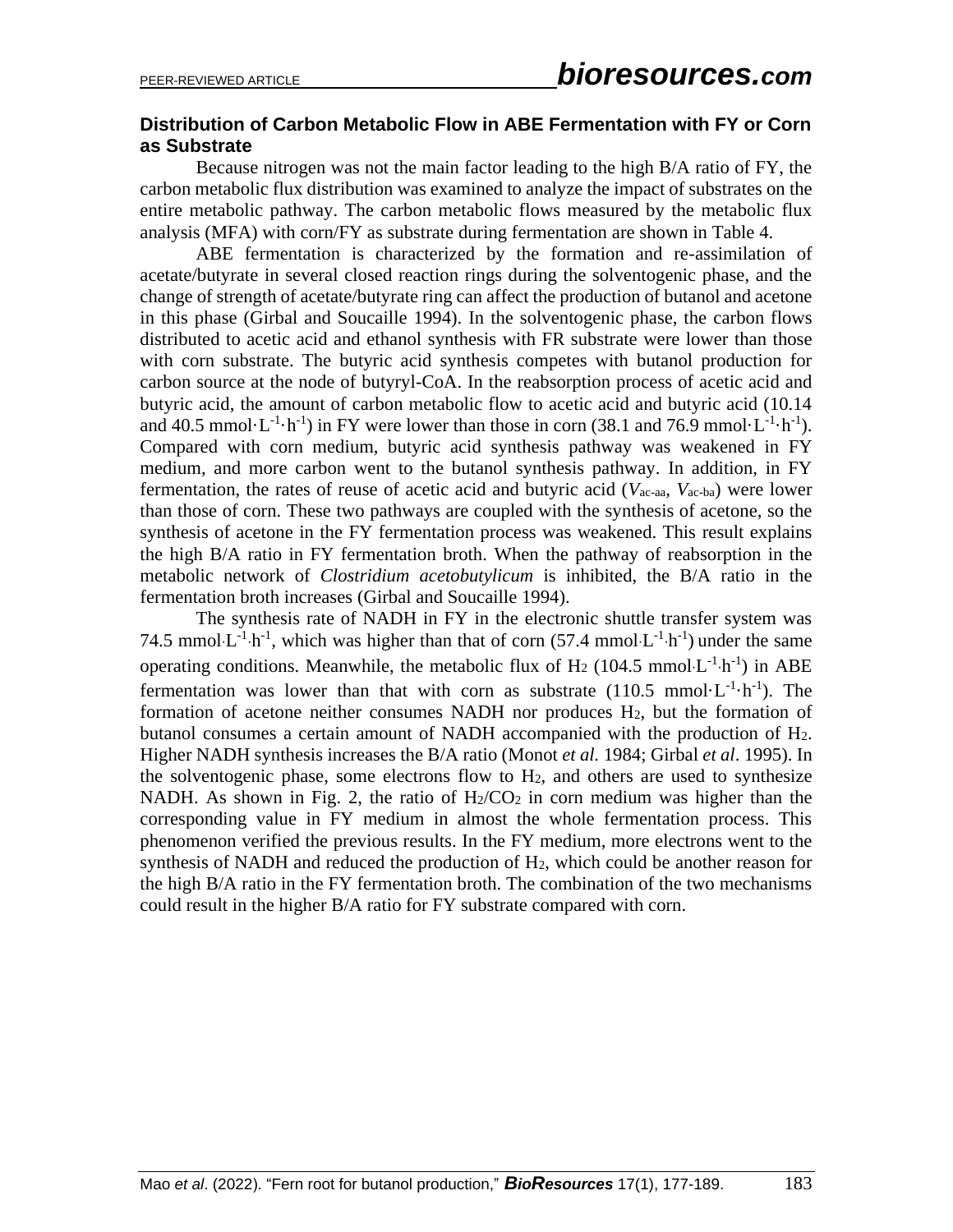

**Fig. 2.**  $H_2/CO_2$  ratio during the fermentation medium of corn and FY

| Table 4. Distribution of Carbon Metabolic Fluxes in Metabolic Pathways of FY |
|------------------------------------------------------------------------------|
| and Corn ABE Fermentation                                                    |

| Metabolite          | Metabolic flux of corn ABE                        | Metabolic flux of FY ABE                    |
|---------------------|---------------------------------------------------|---------------------------------------------|
|                     | fermentation broth (mmol $-L^{-1} \cdot h^{-1}$ ) | fermentation (mmol $-L^{-1} \cdot h^{-1}$ ) |
|                     |                                                   |                                             |
| $V_{glu}$           | 100.0                                             | 100.0                                       |
| $V_{\text{pyr}}$    | 200.0                                             | 200.0                                       |
| $V_{\text{ac-CoA}}$ | 167.9                                             | 150.9                                       |
| Vacac-CoA           | 54.9                                              | 37.8                                        |
| <b>VNADH</b>        | 67.4                                              | 74.5                                        |
| $V_{aa}$            | 38.1                                              | 10.1                                        |
| $V_{ba}$            | 76.9                                              | 40.5                                        |
| $V_{\text{ac-aa}}$  | 25.3                                              | 32.9                                        |
| $V_{\text{ac-ba}}$  | 19.2                                              | 21.4                                        |
| $V_{\text{eth}}$    | 6.5                                               | 7.6                                         |
| $V_{\text{ace}}$    | 35.8                                              | 10.9                                        |
| V <sub>but</sub>    | 61.5                                              | 70.0                                        |
| $V_{H2}$            | 110.5                                             | 104.5                                       |

#### **Detection of Key Enzyme Genes in ABE Fermentation**

In this study, ABE fermentation was conducted with *Clostridium acetobutylicum*  CGMCC 1.0134 on FY with corn as control. Figure 3 shows the transcription level of key enzyme genes in corn and FY fermentation medium. CtfB gene encodes coA transferase, which is responsible for the reabsorption of acetic acid and butyric acid. The two acids are used in the synthesis of ethanol and butanol precursors (acetyl-CoA and butyryl-CoA), together with the synthesis of acetone.

In Fig.  $3(a)$ , throughout the fermentation process, the expression level of ctfB gene in corn ABE fermentation broth was much higher than that in FY ABE fermentation broth. This means that the activity of coenzyme A transferase in the corn medium was higher, which was more conducive to the synthesis of acetone. The coding gene of butanol dehydrogenase was bdhA, and butanol dehydrogenase catalyzes the cell to produce butanol. From Fig. 3(b), at the solventogentic phase, the relative expression levels of bdhA gene in corn ABE fermentation broth were significantly lower than that in FY ABE fermentation broth. Therefore, in FY medium, lower coA transferase activity and higher butanol dehydrogenase activity resulted in higher B/A ratio.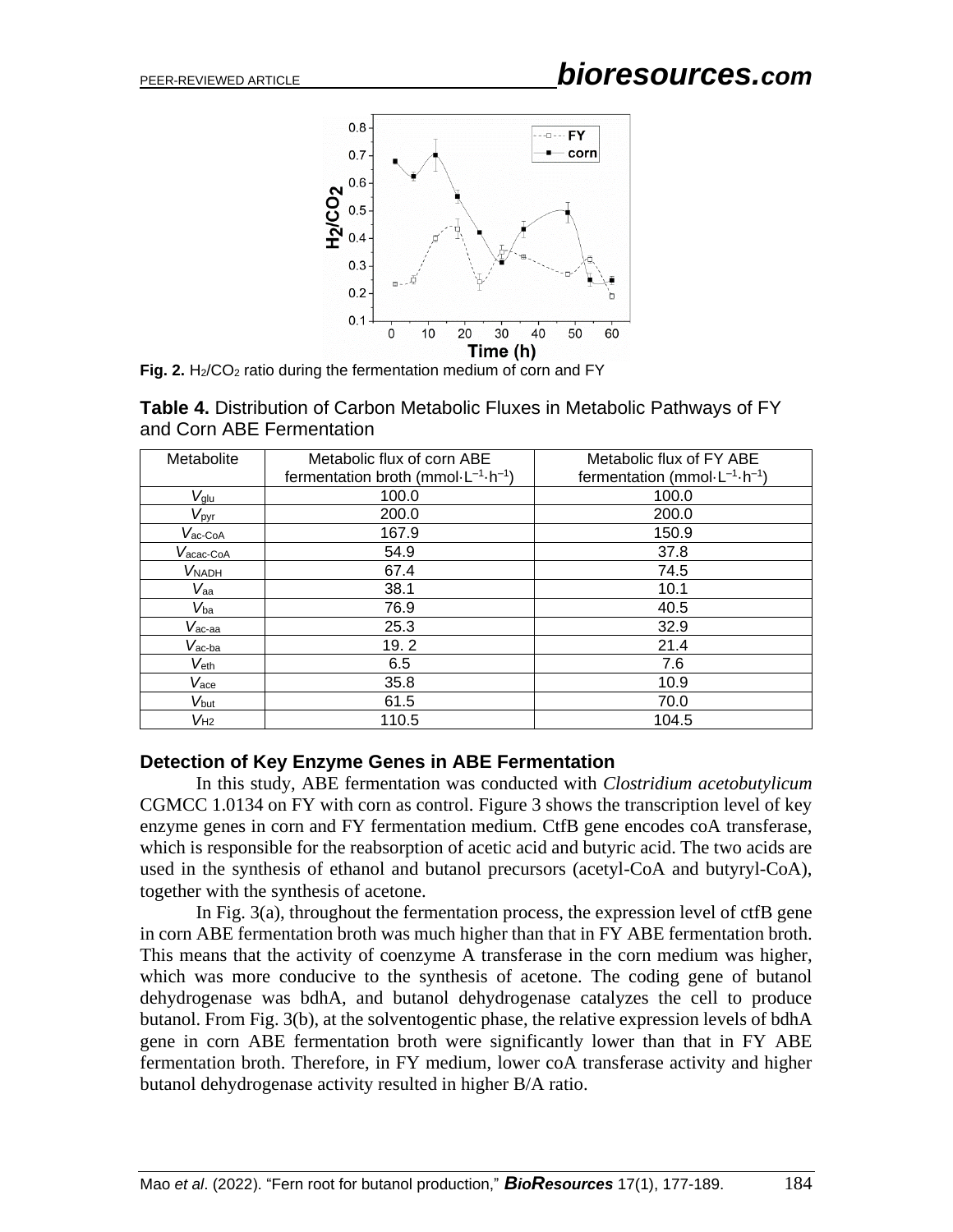

**Fig. 3.** Transcriptional levels of key enzyme genes in the fermentation medium of corn and FY

#### **Validation Experiment of 5L Fermentor Tests**

In this experiment, corn and FY medium were fermented in a 5L fermentation tank. The parameters of the fermentation process are shown in Fig. 4. In Fig. 4(a), the changing trends of pH were similar for corn substrate and FY substrate, both of which dropped first and then rose.

The turning point for FR (at approximately 12 h) occurred faster than corn (at approximately 30 h). This trend was comparable with previous studies (Luo *et al*. 2016; Luo *et al*. 2018). The pH changes indicated the phase shift in ABE fermentation. The gas yield of FR substrate (20700 mL) was slightly higher than that of corn substrate (18980 mL).

Figure 4(b) illustrates the evolution of acid concentration. The curve of acetic acid in FY/corn trended upward, downward, and then upward again, which was consistent with the curve of butyric acid. In FY/corn medium, the total organic acid concentration was approximately 2.5  $g \cdot L^{-1}$  at 12 h, where  $C_{by}$  was 2.3  $g \cdot L^{-1}$ . Thus, the total acid concentrations in the two mediums were close to equal. However, during most of the time, the concentration of butyric acid in FR medium was higher than that in corn medium. Butyrate is an excellent substrate for butanol production under the existence of glucose, and a higher concentration of butyric acid within a certain range can stimulate the synthesis of solvents (Tashiro *et al*. 2004, 2007).

Figure 4(c) shows the changing trend of starch and glucose during the fermentation of FY/corn ABE fermentation. For FY/corn substrate, the total starch consumption was 88.6%/62.9%, respectively. In FY fermentation, the starch was almost completely consumed, which means the consumption in FY fermentation was much higher than in corn fermentation. Thus, the substrate utilization of FY fermentation was higher than that of corn fermentation.

Figure 4(d) shows the solvent concentration changes with fermentation time. The final concentrations were 12. 29 g  $\cdot$  L<sup>-1</sup> butanol for FY and 10.86 g  $\cdot$  L<sup>-1</sup> butanol for corn, 3.59 g $\cdot$ L<sup>-1</sup> acetone for FY and 6.04 g $\cdot$ L<sup>-1</sup> acetone for corn, and 18.86 g $\cdot$ L<sup>-1</sup> total solvent for FY and 18.34  $g \cdot L^{-1}$  total solvent for corn. Obviously, the butanol yield of FY was higher than that of corn, while the acetone yield was lower.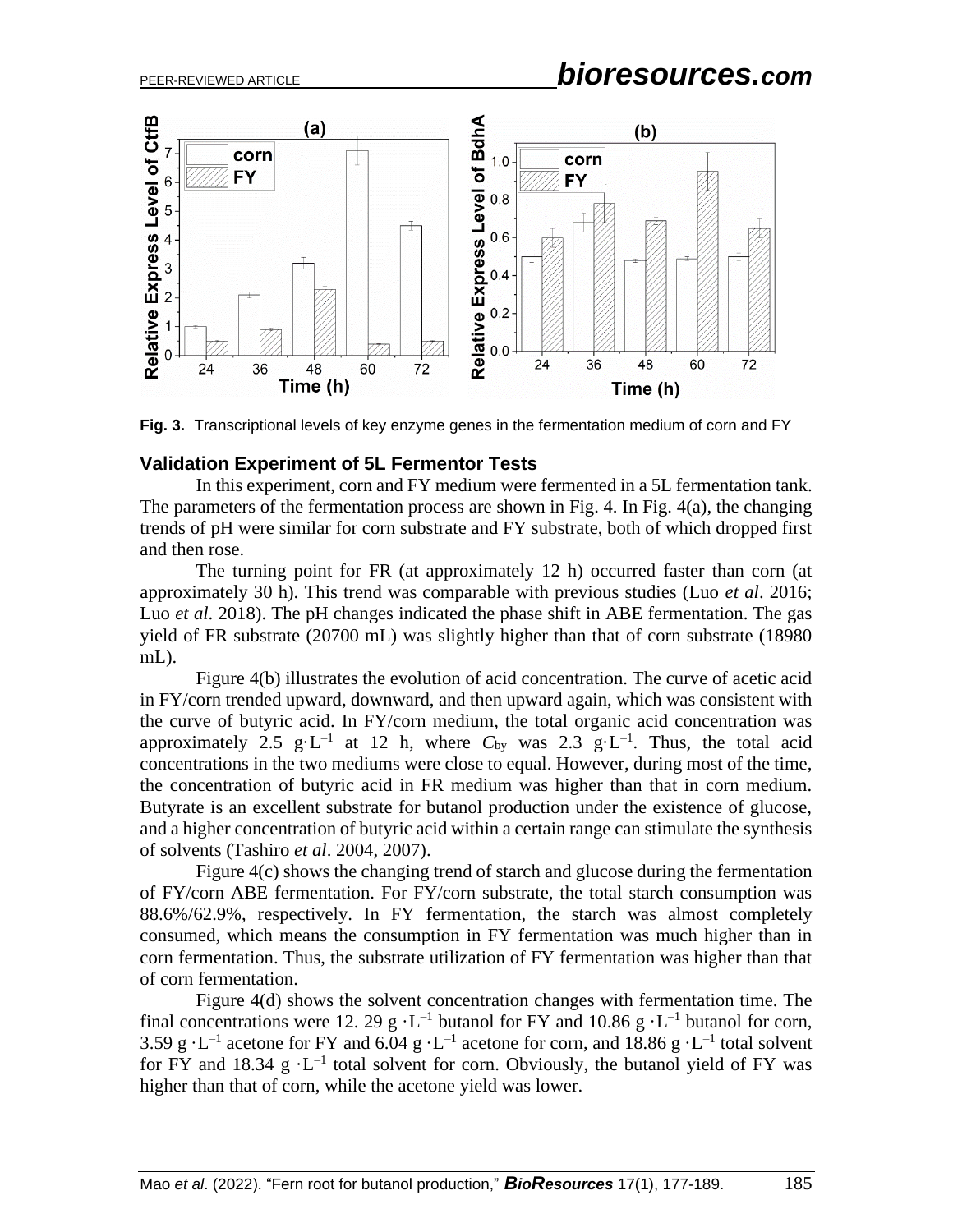# PEER-REVIEWED ARTICLE *bioresources.com*



**Fig. 4.** Profiles of fermentation for butanol production using corn or FY.

(a) ●/○: changes of pH in corn/FY ABE fermentation medium; ▲/△: gas production during corn/FY ABE fermentation;

(b) ■/□: *C*by in corn/FY ABE fermentation medium; ●/○: *C*ac in corn/FY ABE fermentation medium;

(c) ■/□: *C*glu in corn/FY ABE fermentation medium; ●/○: *C*<sup>s</sup> in corn/FY ABE fermentation medium;

(d) ■/□: *C*ace in corn/FY ABE fermentation medium; ●/○: *C*bu in corn/FY ABE fermentation medium; ▲/△: ethanol concentration during corn/FY ABE fermentation; ★/☆: total solvent concentration during corn/FR ABE fermentation;

(e) ■/□: B/A ratio in corn/FY ABE fermentation medium; ●/○: B/A ratio in corn/FY ABE fermentation medium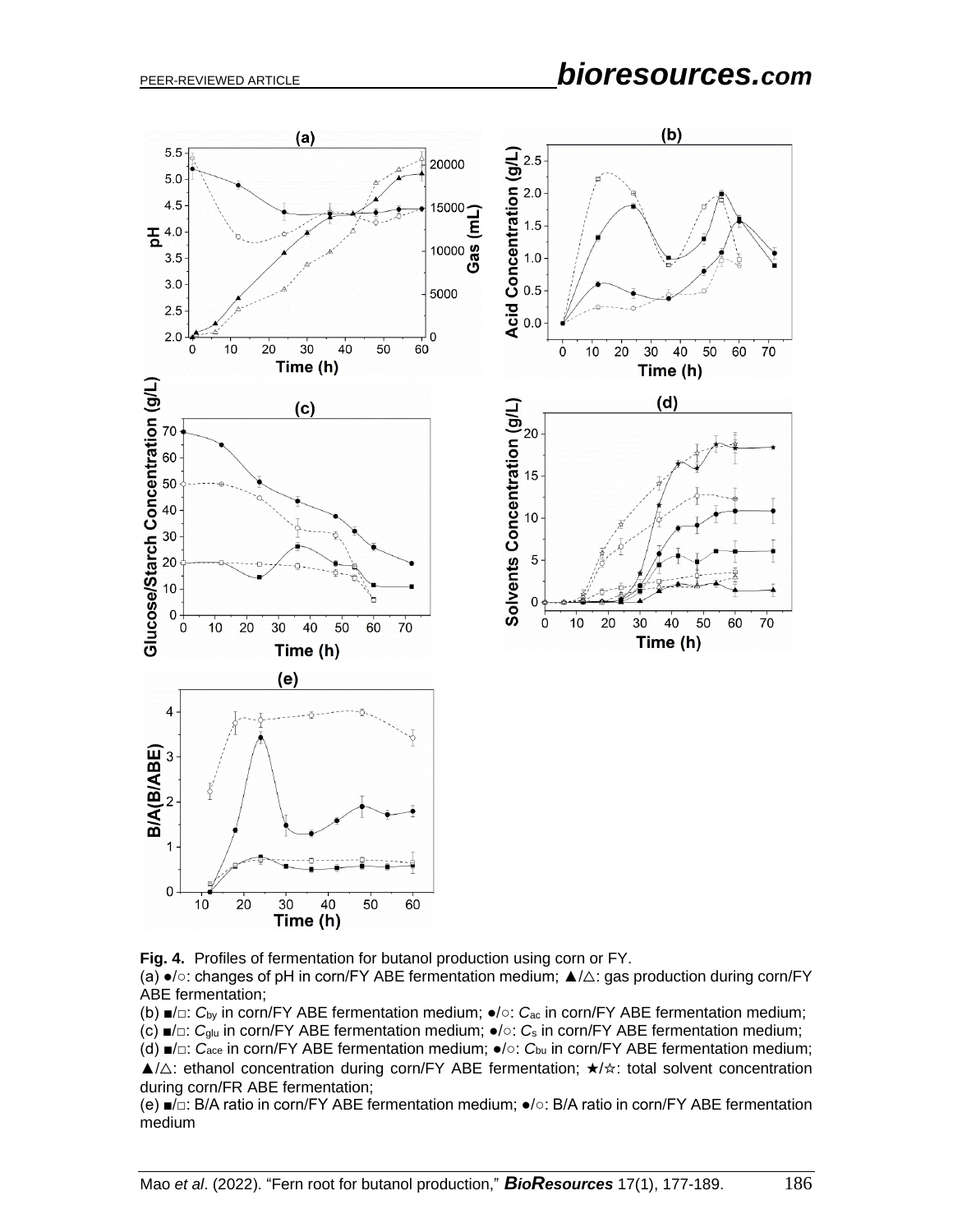In Figure  $4(e)$ , the B/A ratio of FY was higher than that of corn during the whole fermentation process and finally reached 3.42. In summary, in the ABE fermentation process with FY as the substrate, the substrate utilization rate was higher, the B/A ratio was higher, and the solvent yield was statistically equivalent compared to corn.

The feasibility of ABE fermentation with FY as substrate was validated through this study at a laboratory scale. Fern root as a cheap raw material does not compete with cultivated land, and the higher B/A ratio combined with other parameters indicates higher economic benefits in ABE fermentation.

## **CONCLUSIONS**

- 1. Compared with the traditional corn substrate, FR with YE added had higher B/A ratio and substrate utilization.
- 2. Nitrogen showed no significant impact on the B/A ratio difference, while carbon metabolic pathway analysis showed weakened butyrate circuit and strengthened NADH synthesis for FY substrate, which could explain the mechanism of the high B/A ratio for FY substrate.
- 3. Enzyme detection and analysis demonstrated that the weaker coA transferase activity and the stronger butanol dehydrogenase activity promoted the B/A ratio in the FY medium.
- 4. A 5L fermentor test examined the critical parameters in the process and validated the feasibility of FY. Economic estimation showed that FY could be a cost-efficient substrate for ABE fermentation.
- 5. These results demonstrated the industrial potential of FY for ABE fermentation.

## **ACKNOWLEDGMENTS**

The authors are grateful for the support of the East China University of Technology (grant number DHBK2019147).

## **REFERENCES CITED**

- Bahl, H., Gottwald, M., Kuhn, A., Rale, V., and Gottschalk, G. (1986). "Nutritional factors affecting the ratio of solvents produced by *Clostridium acetobutylicum*," *Applied and Environmental Microbiology* 52(1), 169-172. DOI: 10.1016/S0769- 2609(86)80099-0
- Chiao, J. S., and Sun, Z. H. (2007). "History of the acetone-butanol-ethanol fermentation industry in China: Development of continuous production technology," *Journal of Molecular Microbiology and Biotechnology* 13(1-3), 12-14. DOI: 10.1159/000103592
- Du, C. L., Wang, L., Pan, M. M., and Guo, Z. Y. (2016). "Study on granule shape and pasting properties of fern root starch," *Journal of the Chinese Cereals and Oils Association* 31 (7), 46-50. DOI: 10.3969/j.issn.1003-0174.2016.07.009 (in Chinese)
- Girbal, L., and Soucaille, P. (1994). "Regulation of *Clostridium acetobutylicum*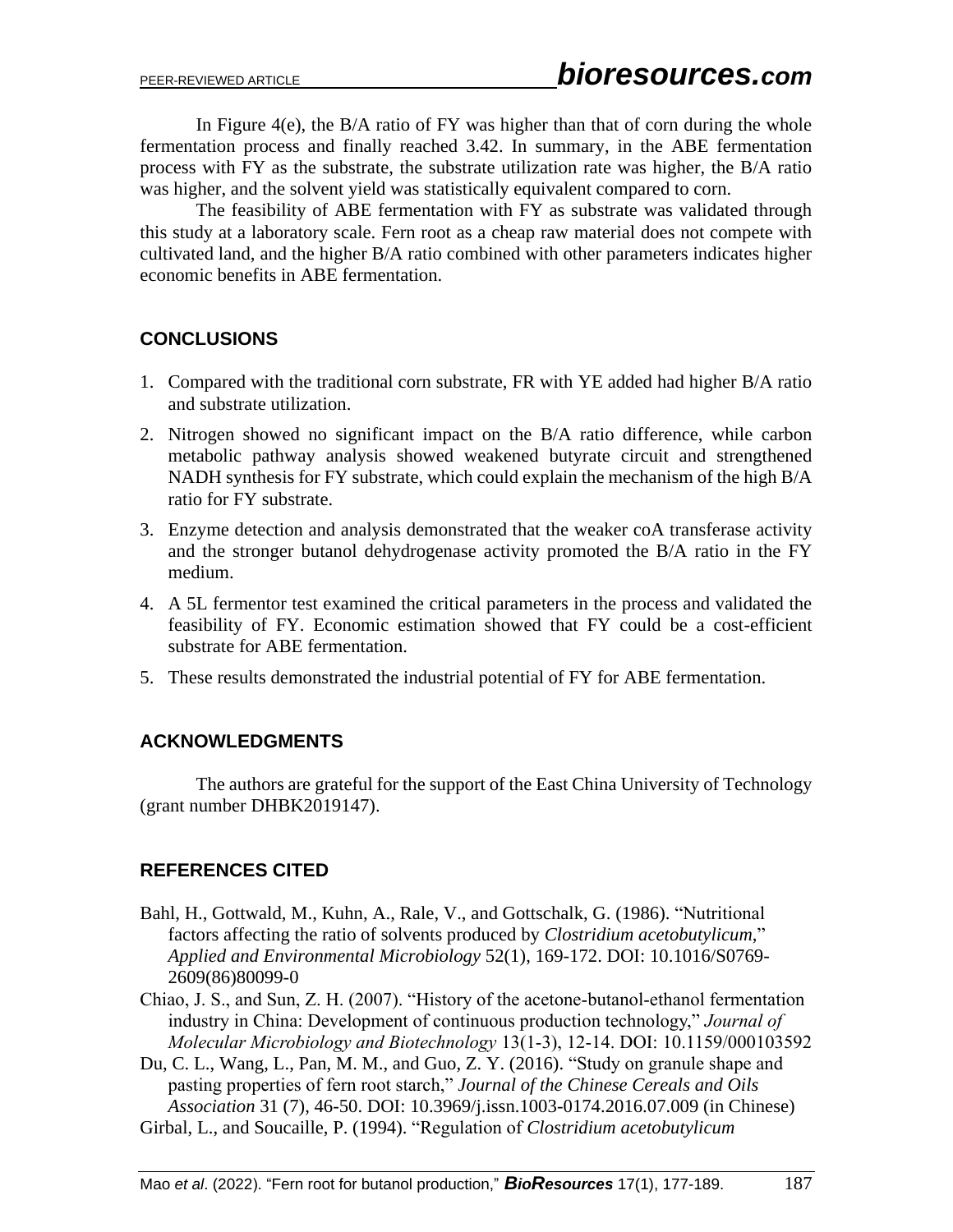metabolism as revealed by mixed-substrate steady-state continuous cultures role of NADH/NAD ratio and ATP pool," *Journal of Bacteriology* 176(21), 6433-6438. DOI: 10.1111/j.1365-2672.1994.tb04406.x

- Girbal, L., Vasconcelos, I., Saintamans, S., and Soucaille, P. (1995). "How neutral red modified carbon and electron flow in *Clostridium acetobutylicum* grown in chemostat culture at neutral pH," *FEMS Microbiology Reviews* 16(2-3), 151-162. DOI: 10.1111/j.1574-6976.1995.tb00163.x
- Himmel, M. E., Ding, S. Y., Johnson, D. K., Adney, W. S., Nimlos, M. R., Brady, J. W., and Foust, T. D. (2007). "Biomass recalcitrance: Engineering plants and enzymes for biofuels production," *Science* 15(5813), 804-807. DOI: 10.1126/science.1137016.h
- Ibrahim, M. F., Kim, S. W., and Abd-Aziz, S. (2018). "Advanced bioprocessing strategies for biobutanol production from biomass," *Renewable & Sustainable Energy Reviews* 91(8), 1192-1204. DOI: 10.1016/j.rser.2018.04.060
- Jiang, Y., Xu, C. M., Dong, F., Yang, Y. L., Jiang, W. H., and Yang, S. (2009). "Disruption of the acetoacetate decarboxylase gene in solvent-producing *Clostridium acetobutylicum* increases the butanol ratio," *Metabolic Engineering* 11, 284-291. DOI: 10.1016/j.ymben.2009.06.002.
- Jiang, Y., Liu, J., Jiang, W., Yang, Y., and Yang, S. (2015). "Current status and prospects of industrial bio-production of n-butanol in China," *Biotechnology Advances* 33(7), 1493-1501. DOI: 10.1016/j.biotechadv.2014.10.007.
- Jones, D. T., and Woods, D. R. (1986). "Acetone-butanol fermentation revisited," *Microbiology Reviews* 50(4), 484-524. DOI: 10.1016/0882-4010(86)90044-6
- Kim, B. H., Bellows, P., Datta, R., and Zeikus, J. G. (1984). "Control of carbon and electron flow in *Clostridium acetobutylicum* fermentations: Utilization of carbon monoxide to inhibit hydrogen production and to enhance butanol yields," *Applied and Environmental Microbiology* 48(4), 764-770.
- Lee, S. Y., Park, J. H., Jang, S. H., Nielsen, L. K., Kim, J., and Jung, K. S. (2008). "Fermentative butanol production by Clostridia," *Biotechnology and Bioengineering* 101, 209-228. DOI: 10.1002/bit.22003
- Li, Z., Shi, Z., Li, X., Le, L., Zheng, J., and Wang, Z. (2013). "Evaluation of high butanol/acetone ratios in ABE fermentations with cassava by graph theory and NADH regeneration analysis," *Biotechnology and Bioprocess Engineering* 18(4): 759-769. DOI: 10.1007/s12257-012-0775-x
- Li, X., Shi, Z., and Li, Z. (2014). "Increasing butanol/acetone ratio and solvent productivity in ABE fermentation by consecutively feeding butyrate to weaken metabolic strength of butyrate loop," *Biotechnology and Bioprocess Engineering* 37(8), 1609-1616. DOI: 10.1007/s00449-014-1133-5
- Luo, H., Ge, L., Zhang, J., Zhao, Y., Ding, J., Li, Z., He, Z., Chen, R., and Shi, Z. (2014). "Enhancing butanol production under the stress environments of co-culturing *Clostridiumacetobutylicum/Saccharomyces cerevisiae* integrated with exogenous butyrate addition," *PLoS One* 10(10), e0141160.
- Luo, H., Ge, L., Zhang, J., Zhao, Y., Ding, J., Li, Z., He, Z., Chen, R., and Shi, Z. (2015). "Enhancing butanol production under the stress environments of co-culturing *Clostridium acetobutylicum/Saccharomyces cerevisiae* integrated with exogenous butyrate addition," *PLoS One* 10(10), 1-25. DOI: 10.1371/journal.pone.0141160
- Luo, H., Ge, L., Zhang, J., Ding, J., Chen, R., and Shi, Z. (2016). "Enhancing acetone biosynthesis and acetone-butanol-ethanol fermentation performance by co-culturing *Clostridium acetobutylicum/Saccharomyces cerevisiae* integrated with exogenous